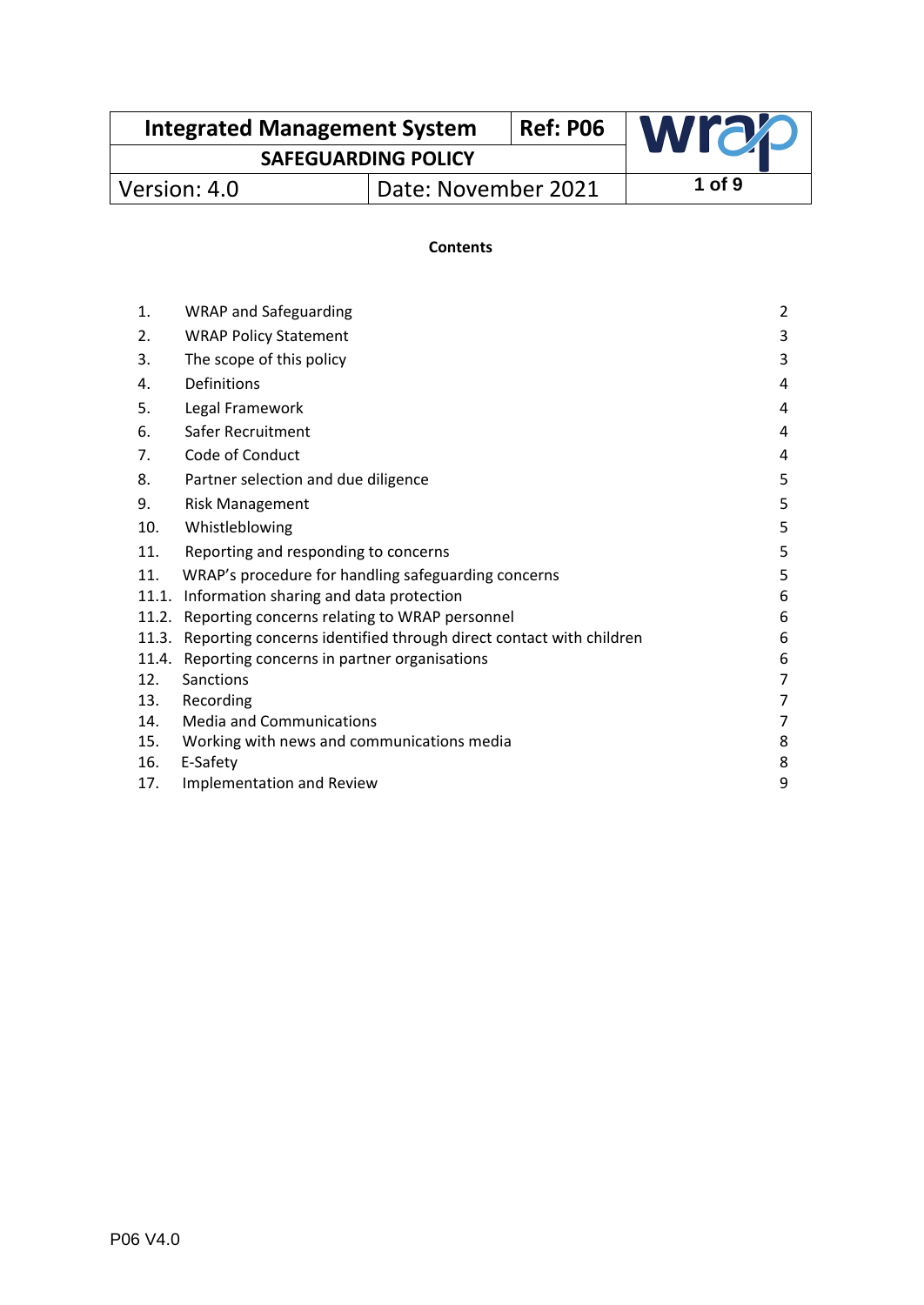# **1. WRAP and Safeguarding**

WRAP's direct contact with children and vulnerable adults is limited, being largely carried out and supervised by partner employees: an example of our direct contact is our occasional work in the UK with youth organisations such as the Scouts and Guides. Similarly, work with schools is through the institution rather than child focussed, and, again, managed and overseen by individuals employed by school authorities and DBS checked<sup>1</sup> by them. Elsewhere, WRAP may come into contact with children and vulnerable adults through its digital and social media campaigning work.

WRAP provides grants to more than 200 food redistribution organisations, some of which will directly provide food to vulnerable people, while others will supply food to food banks and similar for delivery. WRAP may also come into contact with children and vulnerable adults working with partners under a service contract.

WRAP's grants and international development teams are fully aware of their safeguarding responsibilities. During the due diligence process partners are required to declare and demonstrate they have a Safeguarding Children and Vulnerable Adults Policy and Procedures in place, share their risk assessment approach and explain the relevant checks and assessments (including DBS or equivalent checks) that they carry out. Compliance with all relevant regulations and government guidelines on safeguarding is a contractual obligation; it is checked during contract negotiations and communicated again within a grant welcome pack. WRAP maintains regular contact with grant recipients throughout the contract period. Grant recipients and sub-contractors are required to report back on all relevant compliance and risks matters, including safeguarding, health and safety and environmental risks.

A commitment to the principles of safeguarding is integral to WRAP's ethos. Just as its work is designed to make the world a healthier, sustainable place, its Safeguarding Policy is designed to protect from harm and keep safe its employees and vulnerable groups with whom it has contact through its work. This includes developing, enabling, and nurturing a strong safeguarding culture within the organisation.

Our work is guided and supported by a contemporary safeguarding policy base that is consistent with professional best practice, which is compliant with the law and relevant regulations, and which reflects the nature of our work and that of our partners. Our safeguarding framework comprises the following three standards:

- Standard 1: Safeguarding Policy which is supported by a Whistleblowing Policy and Code of Conduct and Accountability Framework.
- Standard 2: People and Partnerships which comprises, Safer Recruitment and Partner Due Diligence.
- Standard 3: Risk Management Policy and Risk Log.

Through the implementation of our safeguarding framework, our intention is to promote the development of a safeguarding culture that prioritises the safety and well-being of our partners and their beneficiaries. The safety and well-being of our employees is managed through our human resource management policies.

<sup>&</sup>lt;sup>1</sup> Disclosure and Barring Service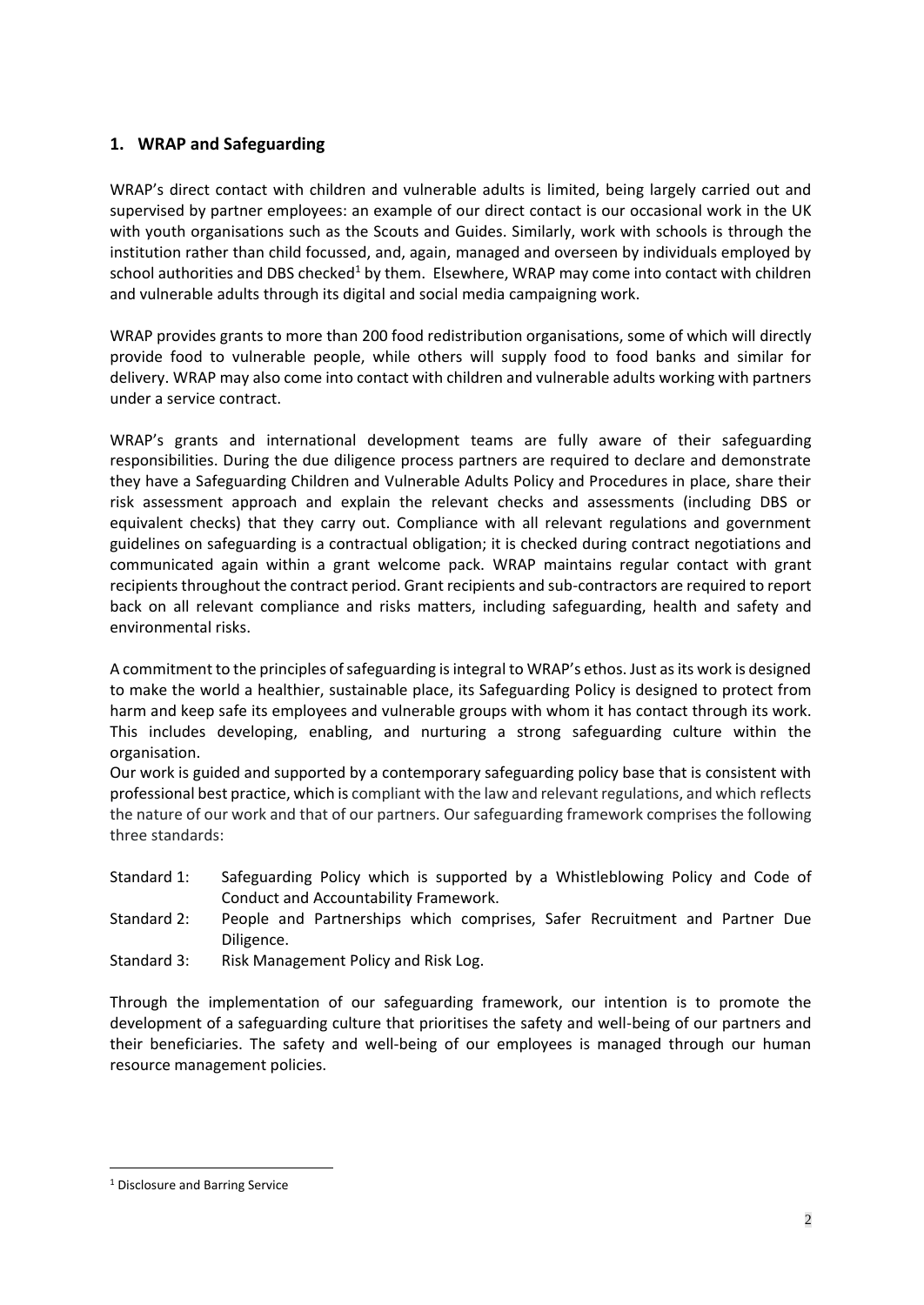#### **Contact Us**

For any queries about Safeguarding at WRAP please contact our Designated Safeguarding Lead Emmanuel Agyei – Head of Commercial

### **2. WRAP Policy Statement**

WRAP's Safeguarding Policy puts those we employ, our partners and the children and vulnerable adults with whom we come into contact at the centre of all we do. WRAP works to the Charity Commission's description of the role of safeguarding, which is to "protect people who come into contact with your charity through its work from abuse or mistreatment of any kind".<sup>2</sup>

WRAP considers that **safeguarding** comprises safeguarding **by** staff/partners, safeguarding **of**  staff/partner staff and safeguarding **from** staff/partner's staff. This policy relates to safeguarding of children and vulnerable adults who come into contact with us through our work. The safeguarding of staff/partner staff is managed through our human resource management policies.

Consequently, WRAP will:

Take all possible steps to safeguard and protect children and vulnerable adults who come into contact with the activities of WRAP during its work, from abuse or mistreatment.

Safeguarding applies consistently and without exception across all areas of the organisation with contact with children and vulnerable adults. It applies to **all** children and vulnerable adults regardless of their background and requires proactively identifying, preventing, and guarding against all risks of harm, exploitation and abuse. We commit to having robust, accountable, and transparent systems for response, reporting and learning when safeguarding risks materialise. Those systems include a duty of care to all actors to report incidents, allegations and concerns, and to adopt a survivor centred approach<sup>3</sup> to the alleged victim.

We require that our partners' working practices represent a commitment to a safe, inclusive, and nurturing safeguarding environment for all. When agreed as part of the due diligence process, WRAP will assess its capacity to help partners develop policies consistent with these values.

We require employees to bring to WRAP's attention through our safeguarding reporting system, any concerns or allegations against any member of our staff team, partners and all people associated with our work. WRAP commits to responding constructively and in a timely manner to reports or allegations that are made to us.

### **3. The scope of this policy**

WRAP's Safeguarding Policy applies to all its trustees, directors, its employees (full time or part time), consultants, service providers and, and all visitors, including journalists and associated personnel. As stated above our implementing partners, (grantees, sub-grantees, contractors and sub-contractors) whose work involves contact with children and vulnerable adults should have and implement a safeguarding policy and, further, to demonstrate that they are applied along their supply chains.

<sup>2</sup> https://www.gov.uk/guidance/safeguarding-duties-for-charity-trustees#children-adults-at-risk

<sup>3</sup> <https://www.endvawnow.org/en/articles/1499-survivor-centred-approach.html>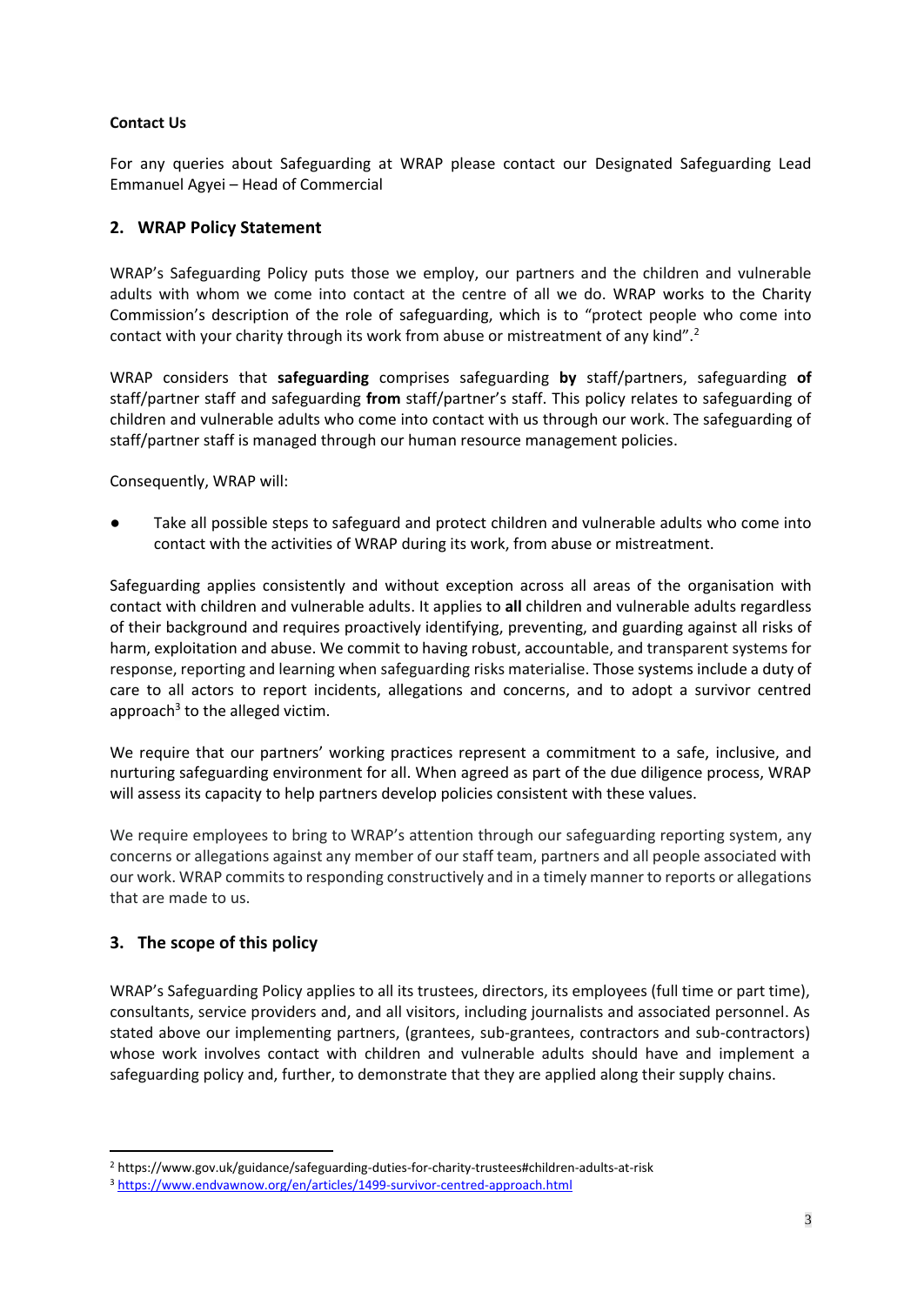# **4. Definitions**

#### **For the purpose of this policy:**

Child: Any person under the age of 18<sup>4</sup>.

**Vulnerable adult:** Any person aged 18 or over who is or may need care and support, (e.g., health, personal or social care), is experiencing or is at risk of abuse or neglect and because of this is unable to protect themselves from either the risk or experience of neglect or abuse. Any beneficiary of our partner organisations who is reliant on the services provided falls under this category.<sup>5</sup>

Further definitions with categories of abuse for children and vulnerable adults to be referred to when assessing allegations of harm, and key terminology commonly associated with safeguarding can be found in Annex 1 - [Additional Definitions](https://wrap-my.sharepoint.com/:w:/g/personal/vikki_nelms_wrap_org_uk/EXmhcqgQDNpLi1SZrVISqmsBIpW3XbR5zSvtukxtC3tapQ?e=GkUUEu)**.** 

### **5. Legal Framework**

WRAP's policies are consistent with international instruments underpinning safeguarding work, with the United Kingdom's national legal frameworks for the protection of children and vulnerable adults, and with the requirements and regulatory framework of the Charity Commission, specifically, "taking reasonable steps to protect from harm people who come into contact with your charity".<sup>6</sup>

WRAP understands that the Charity Commission will hold its trustees to account if it is found that it did not follow the Charity Commission's guidance and the law, or if it is found not to have taken reasonable steps to protect from harm people who come into contact with the charity<sup>7</sup>.

WRAP trustees will promote a fair, open and positive culture and ensure all involved feel able to report concerns, confident in the knowledge that they will be heard and responded to.

A full list of statutes and statutory guidance can be found in Annex 2 - [Legal Framework](https://wrap-my.sharepoint.com/:w:/g/personal/vikki_nelms_wrap_org_uk/ETS9z9IvcBVBiyVtPZTUMkgBe2HSXh3nLqeghYKIjX5uyA?e=dmTOTM)**.** 

### **6. Safer Recruitment**

Safer recruitment is an integral part of WRAP's commitment to build an organisational culture wherein the safety and wellbeing of everyone involved is paramount. The overall purpose of safer recruitment is to help identify and deter or reject individuals who are deemed to pose a danger to children and vulnerable adults. Our safer recruitment policy states our procedures to reduce the risk of unsuitable people entering our organisation.

### **7. Code of Conduct**

WRAP has a [Code of Conduct](https://wrap-my.sharepoint.com/:w:/g/personal/vikki_nelms_wrap_org_uk/EUvX0C9DchdOuxvXohgRN7EBdderbD8rqv7wJKS8Yk5IAA?e=gYs56N) that describes the ethics and behaviours required of all stakeholders to ensure a robust safeguarding environment. It is designed to create a culture of safeguarding best practice. All staff members, and all those who act on our behalf, will read and sign it, and are expected to adhere to its values and minimum standards. Those making overseas visits are expected to uphold

<sup>4</sup> Reference: United Nations Convention on the Rights of the Child.

<sup>5</sup> Consistent with the UK's Safeguarding Vulnerable Groups Act 2006, section 59.

<sup>6</sup> <https://www.gov.uk/guidance/safeguarding-duties-for-charity-trustees#children-adults-at-risk>

<sup>7</sup> https://www.gov.uk/guidance/safeguarding-duties-for-charity-trustees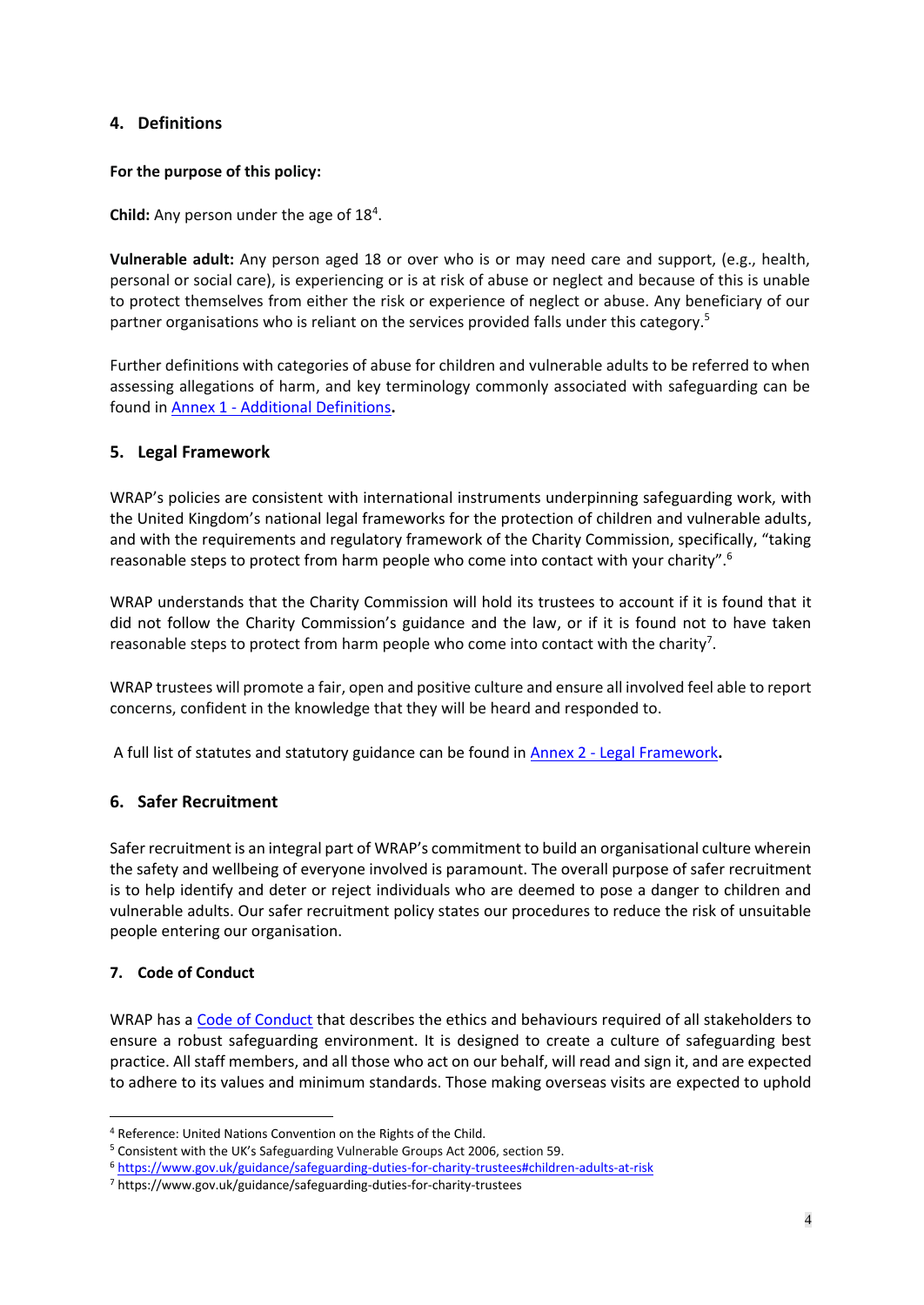local law wherever it operates, except where WRAP's Code of Conduct is more stringent, in which case this will apply. Breaches of the Code of Conduct are grounds for disciplinary action.

We expect our partners to have their own Code of Conduct that clarifies the values, principles and the acceptable behaviour within their organisations and which influences and drives their organisation's culture.

# **8. Partner Selection and Due Diligence**

WRAP works with a range of partners in the corporate, statutory and voluntary (charity) sectors to further its vision and mission.

WRAP requires all partners who come into contact with children and vulnerable adults to have and to implement at a minimum a Safeguarding Policy, a Code of Conduct, a Whistleblowing Policy and Safer Recruitment and Accountability Policy and to report all serious safeguarding incidents to us. Our partner due diligence and selection policy can be accessed here. [\(Partnership Due Diligence\)](https://wrap-my.sharepoint.com/:w:/g/personal/vikki_nelms_wrap_org_uk/EYNz-LqXC4xIlmyOBaamlXoBBYWu5m9K5Bthncc0cM8z0Q?e=UbEHdQ)

# **9. Risk Management**

WRAP will manage risk responsibly. Risk is defined as uncertainty, whether positive or negative, that will affect the outcome of an activity, or the well-being of individuals or the reputation of an organisation. WRAP's risk management log includes safeguarding risks. WRAP's senior leadership team is committed to review and assess regularly the risks faced by the organisation in all areas of our work and to plan for the management of those risks.

### **10. Whistleblowing**

WRAP's Whistleblowing Policy allows concerns to be raised and resolved at the appropriate level. The policy elaborates a clear process [\(Whistleblowing Policy and Procedure\)](https://hub.wrap.org.uk/search?7#/document/2330060) that is widely understood and accessible to all staff, for dealing with concerns and a handling framework with identified owners of each step. The policy makes explicit that there can be no reprisals for the whistle blower where concerns are reported in good faith and without malice. It identifies a clear process to follow if the concern is being raised against an individual in the organisation who manages internal complaints or concerns.

### **11. Reporting and responding to concerns**

WRAP's responsibility for recognising and reporting safeguarding concerns applies across the organisation and with our partners. Designated staff are responsible for responding to safeguarding concerns. Roles and responsibilities for staff and trustees with designated safeguarding responsibilities and accountability lines can be seen in **Annex 3 - [Accountability Framework](https://wrap-my.sharepoint.com/:w:/g/personal/vikki_nelms_wrap_org_uk/Eb67J2NhouVDvKQvwC2tyKIBo-YOwlFUKgNdbIgskh-NJg?e=6OosPV)**.

### **11. WRAP's procedure for responding to safeguarding concerns**

Safeguarding concerns may arise from recognition of potential signs of abuse, suspicion of harmful behaviours, and direct disclosure by a survivor. Guidelines stated in **Annex 4 - [Handling Disclosure](https://wrap-my.sharepoint.com/:w:/g/personal/vikki_nelms_wrap_org_uk/EezRpoO692NDveDCvWH0oV0Bwkk0ZT9VqCQ3thSevEZcCQ?e=dc7dTf)** should be followed when responding to disclosures.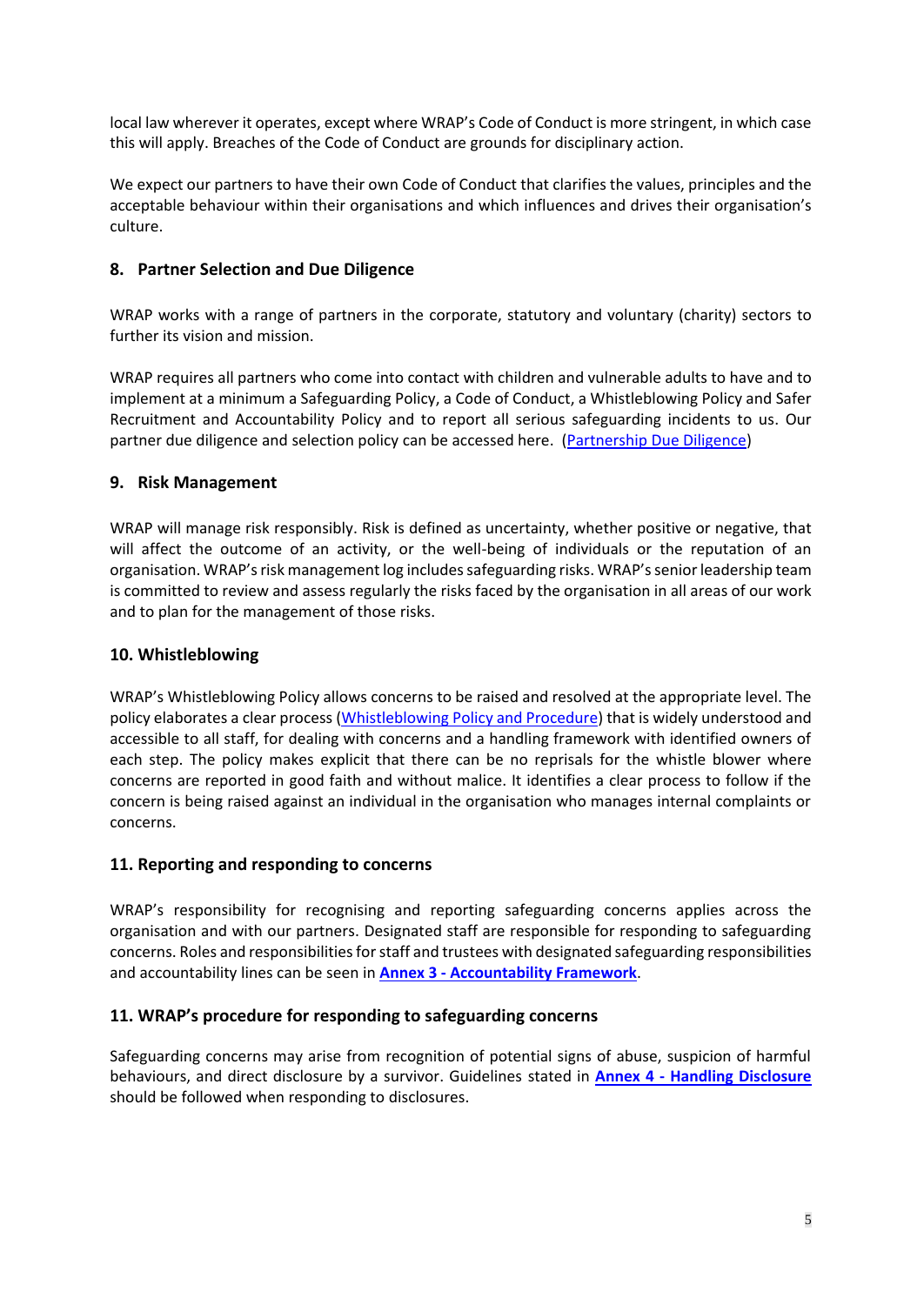### **11.1. Information sharing and data protection**

WRAP will always seek and facilitate consent of alleged adult victims and children's care givers before sharing safeguarding concerns with the relevant authorities. However, in cases where information suggests an immediate risk of harm, data protection legislation is not a barrier to sharing safeguarding concerns. Those representing WRAP as staff cannot keep confidences when they involve concerns about a vulnerable adult or a child who is at risk or likely risk of harm. It is important that everyone providing services on behalf of WRAP is prepared to explain the limits of confidentiality.

### **11.2. Reporting concerns relating to WRAP personnel**

All safeguarding concerns relating to WRAP staff/trustees must be reported to the Designated Safeguarding Lead (DSL). If you are unsure whether a situation constitutes a safeguarding concern, you are encouraged to contact the DSL to discuss it. When safeguarding issues are suspected, the person to whom the concern has been reported must immediately inform the DSL. The reporting of suspected or actual abuse is a professional and organisational obligation. Failure to report information can lead to disciplinary action.

Your concern will be treated with respect and dealt with professionally. You can speak to the DSL faceto-face where this is possible, electronically (Zoom, Teams, Email,) or by telephone. If you have witnessed an incident, you may be asked to document the details in a written report. A template will be provided to facilitate this. [\(Safeguarding Incident Reporting Form\)](https://hub.wrap.org.uk/search?7#/document/13556781). If you are not able to do this, the DSL will help you. The DSL will document the discussion and agreed actions. Depending on the nature of the incident, s/he may make a report to the police, a referral to social care, and or file a Serious Incident Report to the Charity Commission and inform donors.

WRAP takes all reports of safeguarding concerns seriously and will treat them confidentially. WRAP aims to acknowledge all reported concerns within 24 hours. It will then respond according to the severity of the incident. All serious incidents, as defined by the Charity Commission<sup>8</sup>, will be prioritised for action.

### **11.3. Reporting concerns identified through direct contact with children**

WRAP engages with children in school settings, and through specific groups such as guides and scouts. Although these institutions and organisations have their own safeguarding policies and procedures, it is important for WRAP to clarify roles and responsibilities. WRAP commits to the measures set out in the 'Safeguarding checklist for Engaging with Schools, Guides and Scouts', **Annex 5 - [Checklist for](https://wrap-my.sharepoint.com/:w:/g/personal/vikki_nelms_wrap_org_uk/EX-WBqTI_hdHiOzZJTN1R80BO-mmLe1g77WSSLeDpsxXkA?e=pEvdQe)  [Engaging with Organisations](https://wrap-my.sharepoint.com/:w:/g/personal/vikki_nelms_wrap_org_uk/EX-WBqTI_hdHiOzZJTN1R80BO-mmLe1g77WSSLeDpsxXkA?e=pEvdQe)**.

#### **11.4. Reporting concerns in partner organisations**

Partners will be required to report serious safeguarding incidents through WRAP's serious incident reporting form (Partner [Serious Incident Reporting Form\)](https://hub.wrap.org.uk/search?7#/document/13556744). A report from a partner should include the actions that are being taken to act on the concern raised. Allegations of inappropriate behaviour between WRAP staff and partner staff/volunteers will be managed through WRAP's HR management processes. Allegations of inappropriate behaviour between partner staff and volunteers/beneficiaries will be managed by the partner organisation. Support can be sought from WRAP who will comment, and advise where necessary, on any steps being taken by the partner organisation. Should the concern be connected to an allegation of harm, abuse or exploitation by the manager or coordinator of one of our partner organisations, WRAP will consider its capacity to support the partner's governing body to

<sup>8</sup> https://www.gov.uk/guidance/how-to-report-a-serious-incident-in-your-charity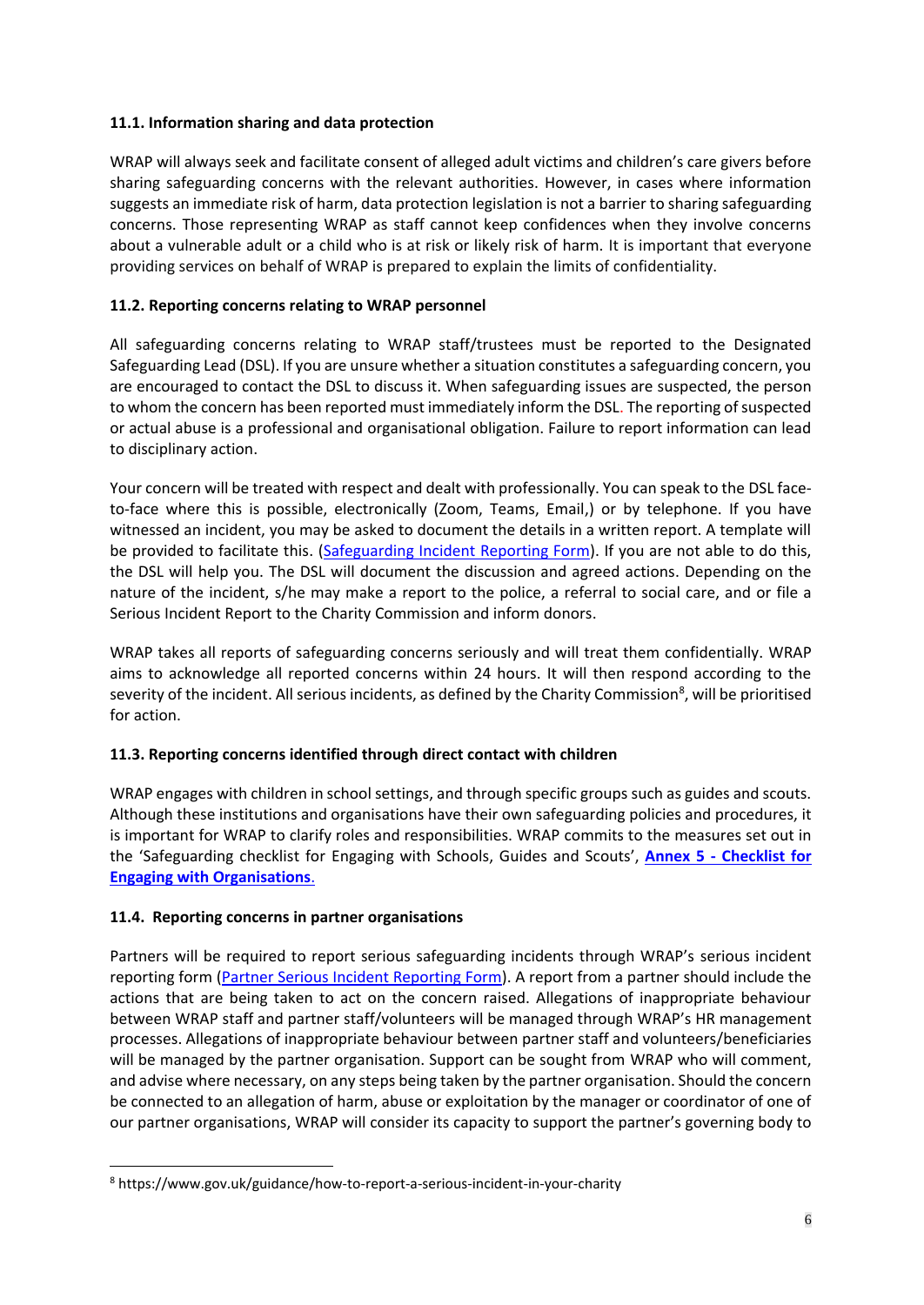manage the investigation as appropriate to the situation. Decisions about suspending funding will be made following a risk assessment of the partner organisation. If it is felt that the situation has not been dealt with in line with the severity of the incident, WRAP will advise on the next steps and, if appropriate, report to the relevant authorities. The intention is to do this sensitively, in a nonjudgemental manner and with the best interests of the people we support at the centre of decisionmaking processes.

A standardised flowchart on reporting safeguarding concerns will be laminated and displayed at WRAP's Head Office. Partners who have contact with children and vulnerable adults are expected to develop and communicate clear reporting pathways to their staff and those with whom they have contact to ensure that reporting mechanisms are fully understood by those that they work with.

### **12. Sanctions**

Where partners do not demonstrate a commitment to WRAP's minimum safeguarding compliance requirements, we will engage with the partner to resolve the situation through negotiation.

If the partner remains high risk in relation to safeguarding, WRAP will take steps to terminate the partnership. Such actions will only be taken after careful consideration of all relevant consequences by the senior management team.

The DSL will present the results from the incident investigation and other relevant information, along with a recommendation for action to the trustee board via the CEO and Safeguarding Lead Trustee.

### **13. Recording**

All concerns or allegations must be recorded as soon as possible, and the record will form the basis for sharing information with the DSL and onward referral.

Records will be kept in line with Data Protection requirements and information will be shared observing GDPR requirements. All incident reports will be clearly recorded with concerns raised and actions taken and securely stored with password protected access.

### **14. Media and Communications**

Through its use of photographs, video and written case study material, WRAP commits to representing information about its partners and beneficiaries in ways that respect the dignity of the people portrayed. WRAP respects the wishes of the individual when requesting permission for photographs/video/and written information.

Informed consent must be obtained by anyone whose photograph/video/case information will be used for the purpose of communicating WRAP's work. WRAP will not take photograph of anyone who is concerned about the use or impact of the image. Consent must be provided by the parent or guardian for children under the age of 18.

Likewise, for an adult who lacks the capacity to provide informed consent, a family member/care giver must give consent on their behalf. (Consent Form - [All Media Types\)](https://wrap-my.sharepoint.com/:w:/g/personal/vikki_nelms_wrap_org_uk/EfeYl7-GPjVCpfJhapd3VeABQQXBsP7r2RfFEkN0EtUn-g?e=5mz3f5)

The quality of consent obtained is essential. If there is a real or perceived imbalance of power between photographer and the person being photographed, gaining true consent may not be possible. It is often the case that people receiving services or benefits find it difficult to refuse a request to be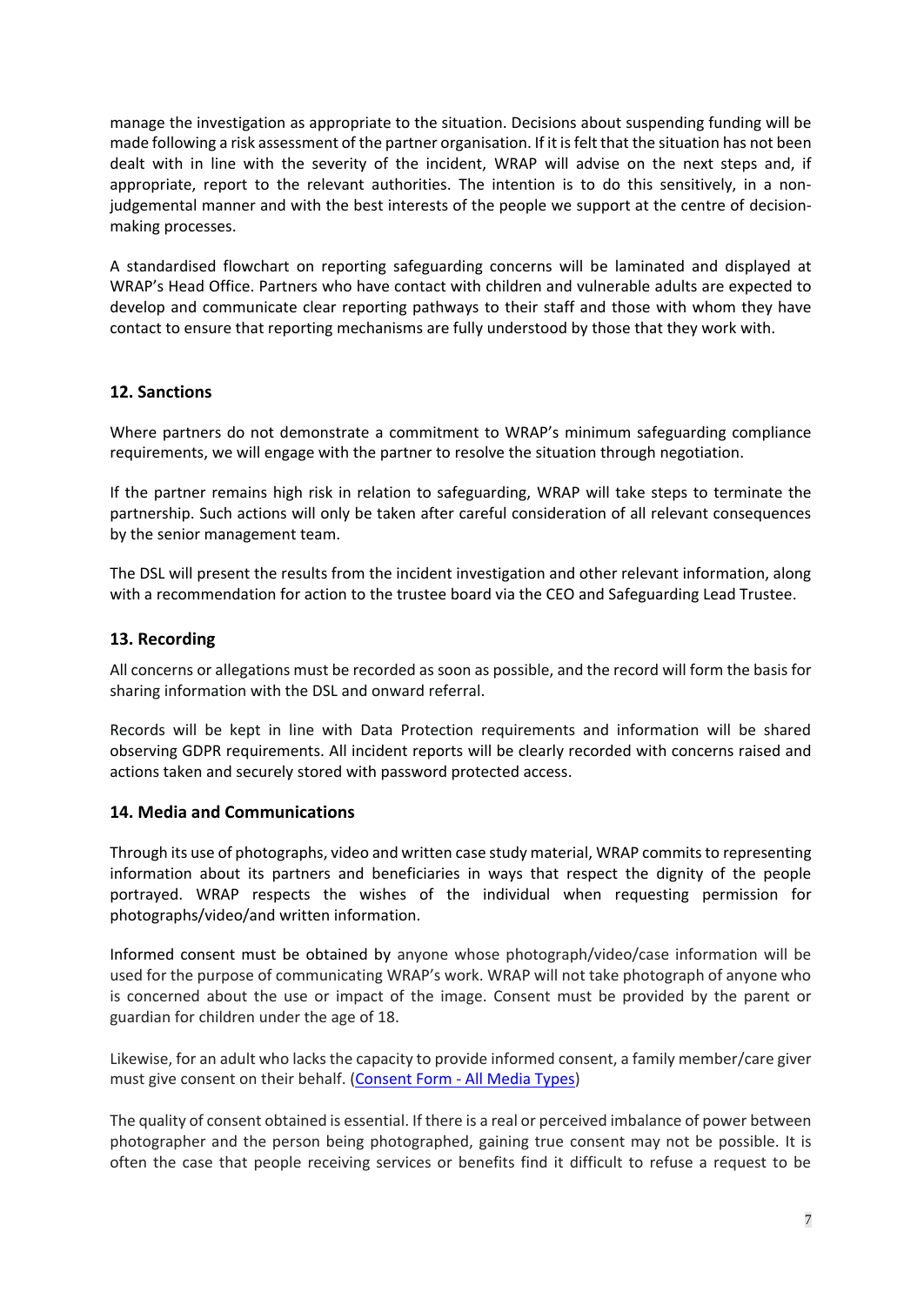photographed. It is good practice to ensure that the subject of the photograph/video/case study understands how, when and where the information is going to be used and where it will be stored and for how long. Absolutely no payments or any other form of compensation are to be provided to any person being photographed/videoed in exchange for their video film or photograph or to encourage consent.

WRAP understands that in today's digital landscape, photographs can be shared widely beyond their original intent of use. Consequently, we work hard to ensure that individuals who have their photographs taken in relation to our work are used for the purpose for which consent is given. We will ensure that people who give us consent have clear pathways for contacting us through our communication and media teams and that they are aware that options to withdraw consent remain open, without a time limit.

When using photographs, video film or case study material the names of children will always be changed to protect their identity. WRAP's media and communication team will ensure that no photographs/videos of children or vulnerable adults will be used that could be regarded as degrading or sexually provocative. Photographs of children or vulnerable adults that are partially clothed or naked will neither be taken nor used. Photographs or videos will not be manipulated or taken out of context.

WRAP will ensure that any photograph or recorded case study history of a child or vulnerable adult does not place them in a position of harm or render them vulnerable to any form of exploitation or abuse. WRAP will disguise their identity and will not provide any information that could lead to a child or vulnerable adult being identified or tracked.

All social media and case studies used through digital channels generated by WRAP will be subject to the same safeguarding guidelines as outlined in this policy. [Social Media Guidelines](https://hub.wrap.org.uk/search?7#/document/2351162) must be followed at all times. Information about a child/children or vulnerable adult's life and any photographs/videos of children or vulnerable adults will be kept confidential in secure files. Access to photographs is limited to those that need them during the course of their work.

### **15. Working with news and communications media.**

WRAP works with media around the world every day to provide briefings, commentary, the latest data, opinions, insights, and evidence of what works – and why. Please contact us for more information on our approach to information, communication and safeguarding.

Our media relations specialists are here to help, Monday to Friday 09:00am to 17:00pm on 07951 346196 and [media.enquiries@wrap.org.uk.](mailto:media.enquiries@wrap.org.uk)

#### **16. E- Safety.**

The safe and responsible use of technology is an important consideration at WRAP. Our E-safety arrangements apply to the use of the internet and other means of communication using electronic media (e.g., text messages, gaming devices, email etc). WRAP has measures in place to ensure that confidential material transmitted electronically is encrypted so that it cannot be viewed "in flight", and that all email arriving or leaving WRAP can be traced to ensure it has been delivered successfully. WRAP has an 'Acceptable Use' Policy [\(Acceptable Use Policy for WRAP IT Systems\)](https://hub.wrap.org.uk/search?11#/document/2292066) that all staff are required to read and sign as part of on-boarding. This policy also outlines WRAP's data security processes and includes a specific code of conduct which sets out expected standards of behaviour